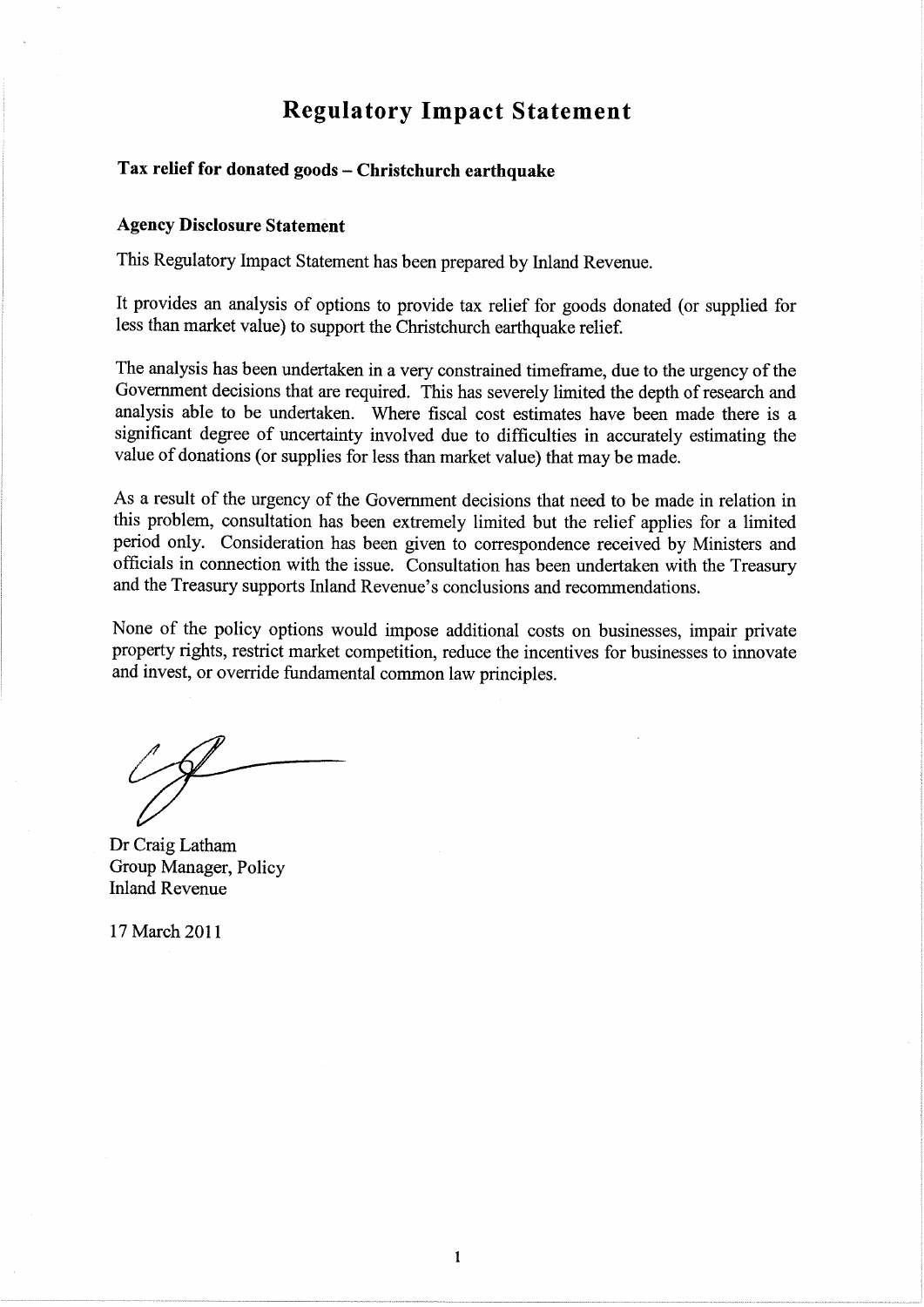### STATUS QUO AND PROBLEM DEFINITION

### Background

1. Following the Christchurch earthquake on 22 February 2011, many individuals and businesses have donated (or supplied for less than market value) goods, as opposed to making cash donations, to those affected by the Christchurch earthquake. Several public calls have been made to Ministers and officials seeking legislation to provide tax relief for donated goods, especially trading stock donated by businesses.

### Current law

2. Section LD I of the Income Tax Act 2007 ("ITA") allows an individual who makes <sup>a</sup> charitable or other public benefit gift to claim a tax credit of one-third of total gifts made to donee organisations in a tax year, up to the level of their taxable income. Section DB 41 of the ITA allows a company a deduction for a charitable or other public benefit gift that it makes to a donee organisation. Such deductions are limited to the level of the company's net income in the corresponding tax year (before deducting the donation amount).

3. Section GC I of the ITA treats a person who disposes of trading stock for no consideration or for an amount less than market value as having derived an amount equal to the market value of the trading stock at the time of disposal.

4. Under the Estate and Gift Duties Act 1968 ("EGDA"), gift duty is payable on gifts made by a person exceeding an aggregate value of \$27,000 in a l2-month period. For gift duty purposes, a gift is something given, other than by will, where the person making the transfer (the donor) does not receive fully adequate consideration in money or money's worth.

### The policy problem

5. Currently, those donating goods in response to the Christchurch earthquake are not eligible for the donations tax credit or the company donation deduction.

6. The effect of section GC 1 of the ITA is that people donating (or supplying for less than market value) trading stock in response to the Christchurch earthquake will have to return as income for tax purposes the full market value of that trading stock.

7. The provision of trading stock for less than market value would also constitute a gift under the EGDA.

8. Officials ate aware that donations of trading stock to people affected by the Christchurch earthquake have already occurred and are probably widespread. It can be reasonably assumed that many people making these donations of trading stock lack awareness of the current law.

9. The immediate provision of goods to those in need is of vital importance to the Christchurch earthquake relief effort. The existing tax laws do not encourage the donation (or supply for less than market value) of goods to assist the Christchurch earthquake relief.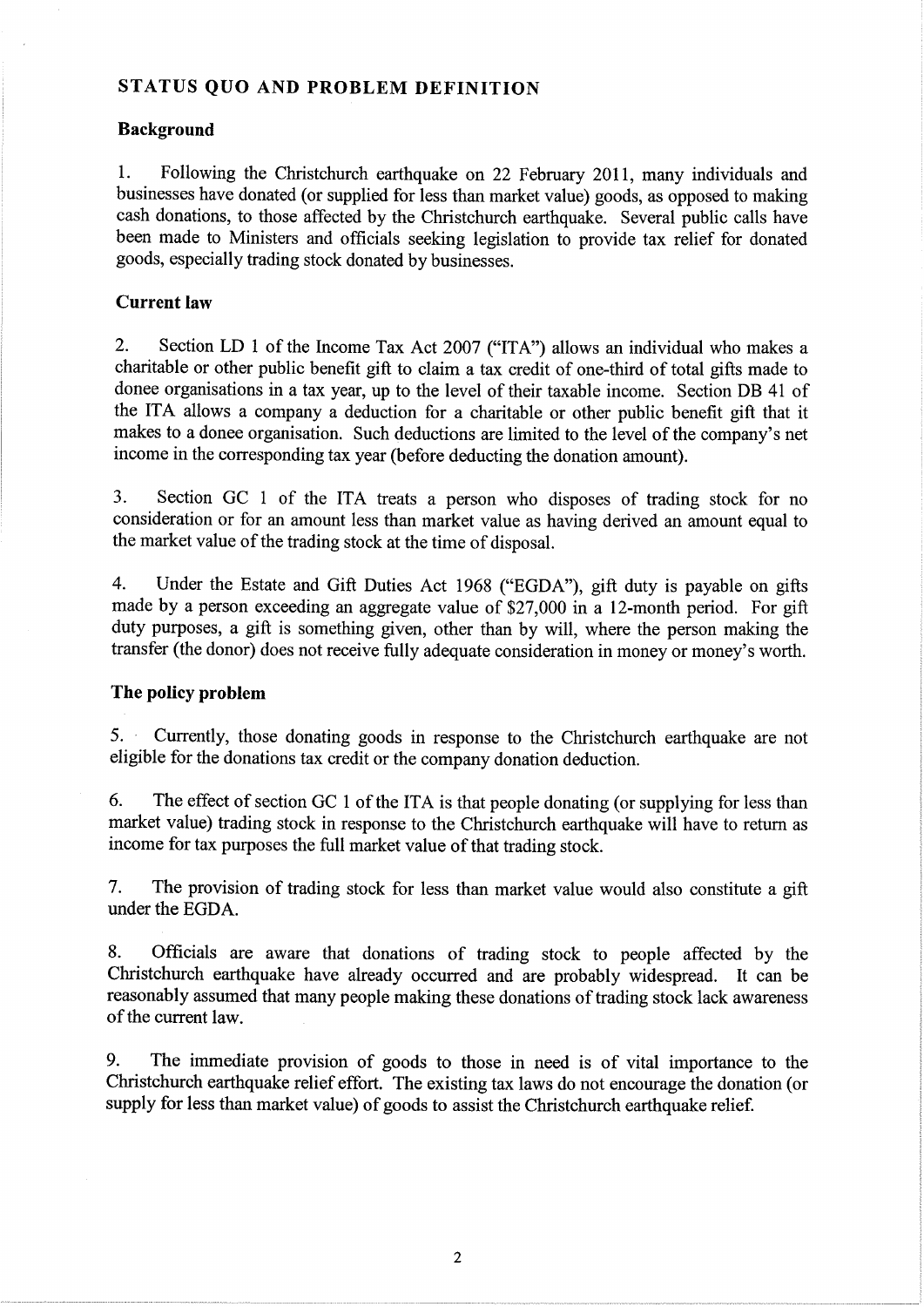10. The existing tax laws are designed to deal with manipulation by businesses. As a result, they do not deal adequately with donations of trading stock, particularly in circumstances such as the Christchurch earthquake. This is an unintended policy outcome due simply to the donation of trading stock by businesses to disaster victims not having been contemplated.

### **OBJECTIVES**

<sup>I</sup>1. The desired Government outcomes are ro:

- ensure that the tax treatment of goods donated (or supplied for less than market value) as part of the Christchurch earthquake relief is appropriate;
- . ensure that the revenue base remains sufficiently protected; and
- provide certainty to those making or contemplating making donations (or supplies for less than market value) of goods as part of the Christchurch earthquake relief.

12. The desired Government outcomes must be achieved within a short timeframe. This is because they are responding to a devastating event that has already occurred. Ideally, people should have certainty as to what the tax treatment will be in respect of certain things they have done or are contemplating doing as soon as practically possible.

## REGULATORY IMPACT ANALYSIS

13. Several different options have been considered to address the problem and achieve the desired Government outcomes. Options 1 and 2 are alternatives to one another. Option 3 is a separate option, which could be used either by itself, or in conjunction with option 2, but not in conjunction with option 1.

### Option 1: Make all non-monetary donations eligible for tax relief

14. Currently, non-monetary donations are not eligible for the donations tax credit (for individuals) or the company donation deduction. An option that has been considered is making all non-monetary donations eligible for the donations tax credit (for individuals) and the company donation deduction.

15. This option would be a significant change to the current policy settings for charitable giving. Furthermore, this is a policy change that has previously been considered and rejected by the Government.

16. Such a policy change would be complex and fiscally expensive and there would be real risk to the revenue base. A key problem area is the valuation of non-cash items, especially where there is no easily ascertainable market for those items, such as second-hand goods.

17. If this option were chosen, there would be no gift duty problem as the charitable giving tax incentives are only available for gifts to donee organisations and such gifts are already exempt from gift duty.

## Option 2: Make donated trading stock eligible for tax relief

18. Currently, businesses donating (or supplying for less than market value) trading stock in response to the Christchurch earthquake will have to return as income for tax purposes the full market value of that trading stock. The public calls regarding the tax treatment of donations have been principally focused on trading stock. An option that has been considered is a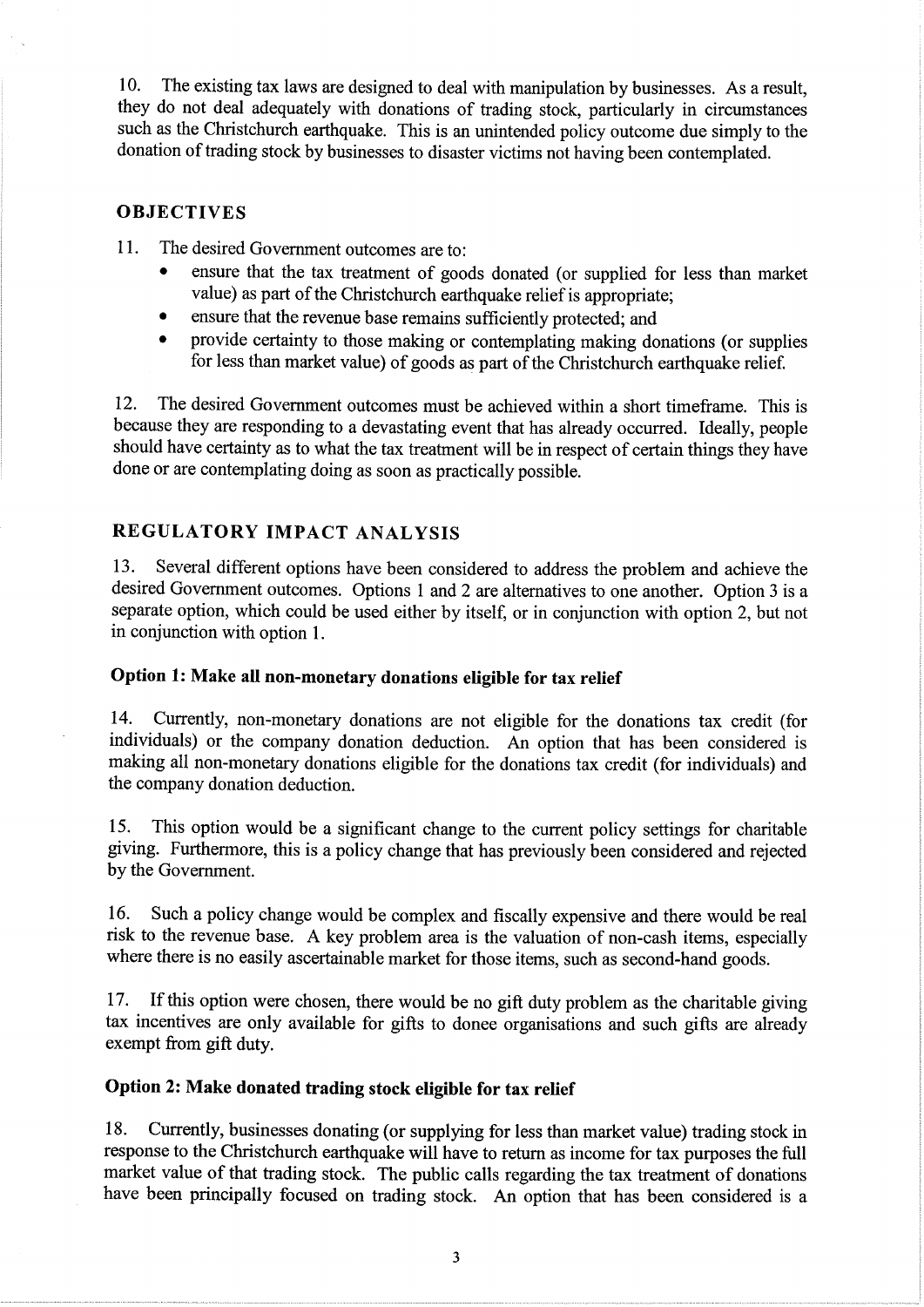targeted earthquake related donated trading stock provision. For completeness, this option would cover the 4 September 2010 Canterbury earthquake as well as the 22 February 20ll Christchurch earthquake.

19. Under this option, the disposal of trading stock by businesses would be valued at the actual consideration, if any, received (normally nil). This would apply for trading stock disposed of with the intention of helping to alleviate the impact of the earthquakes. The rule would provide that the trading stock must be:

- of a type the donor or supplier normally deals in;
- donated or supplied for less than market value:
- donated or supplied to non-associated persons; and
- donated or supplied within four months from the applicable earthquake.

20. Implementing a specifically targeted donated trading stock provision would reduce the risk to the revenue base. Also, there is a precedent already existing in current law in respect of transfers of livestock because of self-assessed adverse events.

2I. It is difficult to accurately estimate the expected fiscal costs of such a measure due to difficulties in estimating the value of donations (and supplies for less than market value) that may be made. Officials' best estimate is that the fiscal cost of this option and option 3 would be \$3 million in the  $2010/11$  fiscal year.

22. It is not expected that there would be significant compliance or administration costs as <sup>a</sup> result of this option.

23. If this option were chosen by itself, there would still be a gift duty problem because the provision of trading stock for less than market value would constitute a gift under the EGDA.

## Option 3: Make donated trading stock exempt from gift duty

24. Currently, under the EGDA, the donation (or supply without receiving fully adequate consideration in money or money's worth) of goods made as part of the Christchurch earthquake relief will be subject to gift duty if the donor makes gifts exceeding an aggregate value of \$27,000 in a l2-month period, and those gifts do not fall within one of the current exemptions.

25. An option that has been considered is to exempt from gift duty any gifts of trading stock in the same circumstances covered in option 2 above.

26. This option would result in a reduction in gift duty collected by the Crown but would help to encourage the donation of trading stock for those who seek to support the Christchurch earthquake relief, by removing tax costs which disincentivise gifting.

### CONSULTATION

27. The urgency of the Govemment decisions that need to be made in relation to this problem has meant that consultation has been extremely limited. Consideration has been given to correspondence received by Ministers and officials in connection with the issue. Consultation has been undertaken with the Treasury and the Treasury supports the prefened option.